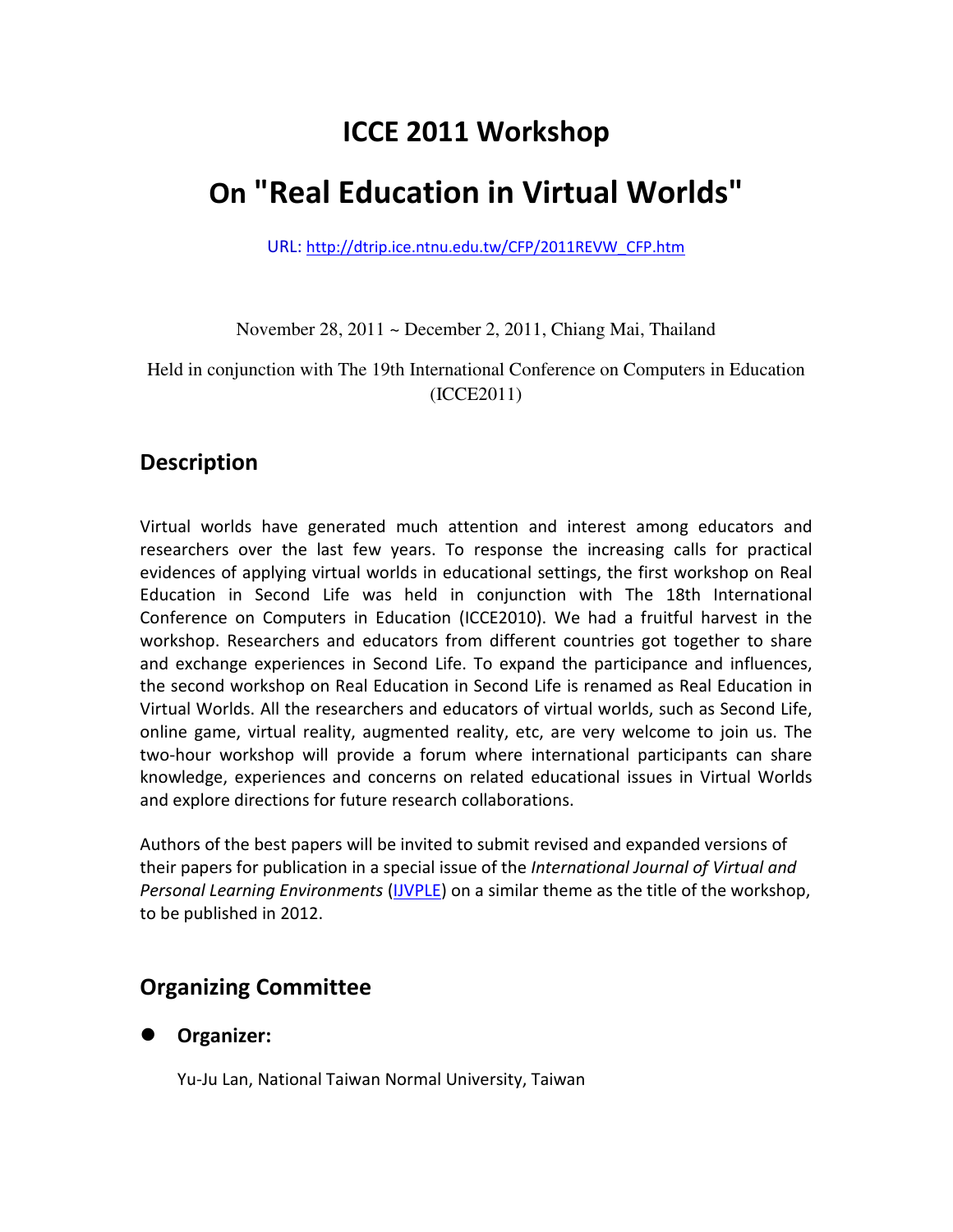- **Program Committee** (alphabetic order)
- Mark J.W. Lee, Charles Sturt University and University of New England, Australia
- Lung Hsiang Wong, National Institute of Education, Singapore
- Tianwei Xie, California State University, Long Beach, USA

## **Scope of interests includes, but not limited to:**

- Theories behind learning and teaching in Virtual Worlds
- New features and capabilities scheduled for Virtual Worlds by the Immersive Education Initiative
- Virtual Worlds pedagogy and learning design
- Constructions of Virtual Worlds learning infrastructure
- Socio-cultural perspectives and implications of education in Virtual Worlds
- Teachers' professional development for translation and scaling up of Virtual Worlds educational models
- An overview of Immersive Education's K-12 program for Virtual Worlds users
- Virtual Worlds environments for self-directed, collaborative and socio-constructivist learning
- Virtual Worlds communities for users, builders, developers and administrators
- Virtual Worlds environments on special learning domains (e.g., foreign language learning, science education, social science study)
- Virtual worlds in open, distance and flexible learning contexts
- Virtual worlds and competency-based training
- Assessment and evaluation of learning in virtual worlds
- Virtual worlds in informal learning (e.g., libraries, academic support services, student societies/guilds, careers, alumni, marketing and recruitment)

## **Paper submission**

- Paper length: 4-8 pages, A4 size
- Language: English
- Submission: email attachment to yujulan@gmail.com, each paper will be reviewed by at least two reviewers.

## **Paper Format**

The maximum page length is 8 pages and the format follows the template in Author Guidelines of ICCE 2011

(http://www.nectec.or.th/icce2011/callForPapers/authorGuidelines.html).